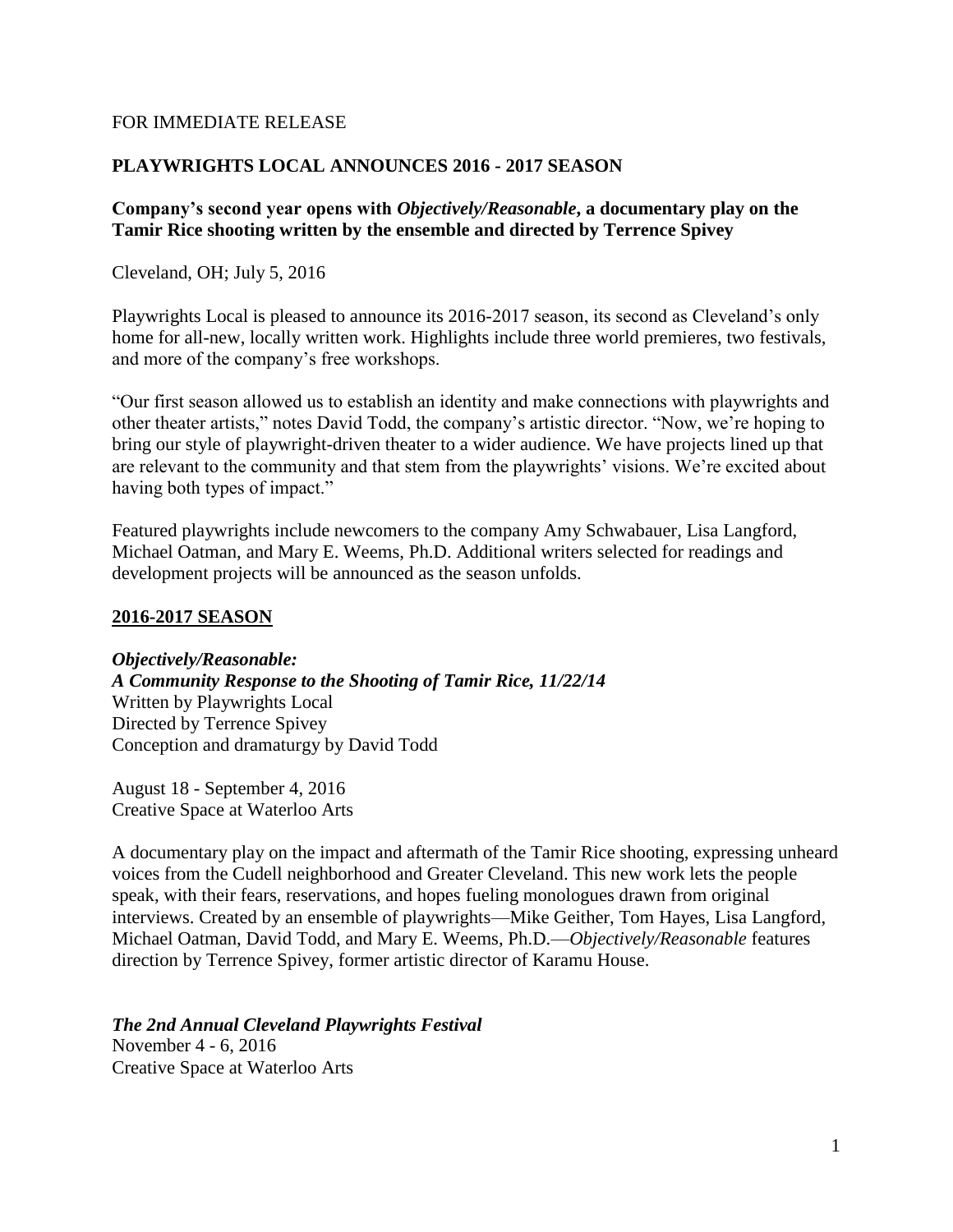The second staging of what is intended to become an annual fixture for Playwrights Local. As with the 2015 debut, this year's festival features readings of plays, free workshops with awardwinning instructors, audience feedback sessions, professional development seminars, and postshow gatherings. New for 2016 is a collaboration with The Manhattan Project - Cleveland Lab, which will be presenting its own unique showcase of short pieces.

## *This is NOT About My Dead Dog*

Written by Amy Schwabauer Directed by Dale Heinen

January/February 2017 Creative Space at Waterloo Arts

A comedic one-woman show in which playwright and performer Amy Schwabauer explores the lifespan of dogs, the behavior of aquatic life, the challenges of being a young adult who loves to party, and the struggles of leaving childhood behind. Developed with director Dale Heinen and dramaturg Arwen Mitchell as part of Playwrights Local's inaugural Play Lab series in 2016.

## *The Mac Wellman Homecoming Festival*

March 23 - March 25, 2017 Drinko Hall, Cleveland State University

A three-day celebration of groundbreaking Cleveland-born playwright Mac Wellman, widely recognized as among the most influential figures of the Off-Off-Broadway era. Presented in partnership with Cleveland State University's Department of English and the NEOMFA Creative Writing Program, and including performances by convergence-continuum, Baldwin Wallace University Theatre & Dance, CSU Theatre & Dance, and Theater Ninjas. Also featured are Playwrights Local's production of *Bitter Bierce*, directed by Christopher Johnston; readings of new pieces by local playwrights inspired by Wellman's exercises; and the presence of the playwright himself! The Homecoming provides long-overdue recognition of Mac Wellman as an essential presence in the lineage of playwrights from Northeast Ohio.

# *2017 Play Lab + Spring Workshops*

April 14 - 15, 2017 Creative Space at Waterloo Arts

A series of readings and classes presented at the conclusion of Playwrights Local's second annual new-play incubator. Over a period of four months, selected playwrights expand and revise works-in-progress with the help of assigned dramaturgs and directors, collaborating closely in private sessions. Toward the end of the sequence, these groups are joined by actors in preparation for public readings. Along with audience-response sessions and receptions, another set of Playwrights Local's free workshops round out the Play Lab's culminating event.